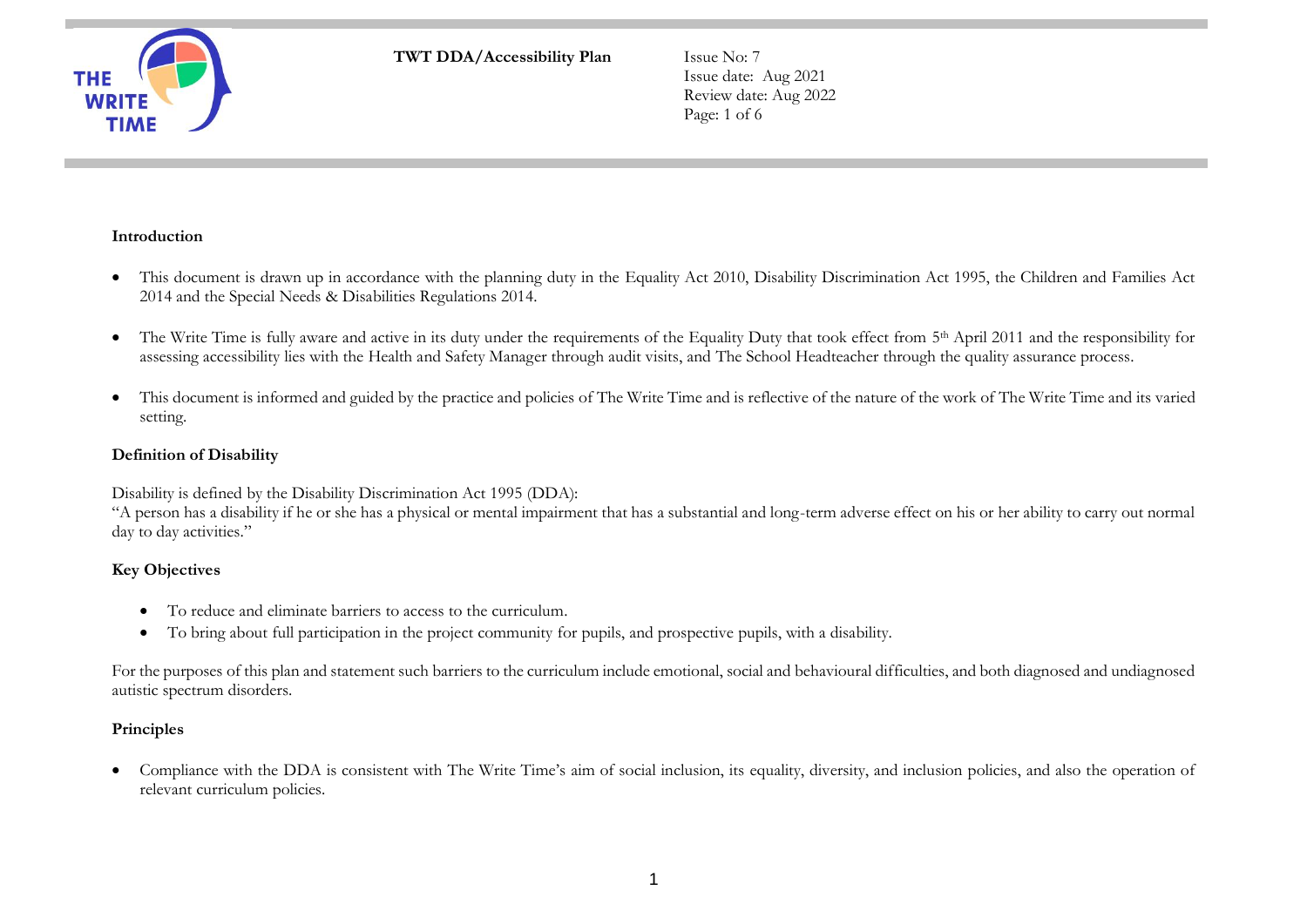

Issue date: Aug 2021 Review date: Aug 2022 Page: 2 of 6

- The Write Time recognises its duty under the DDA, the 2014 Special Needs & Disability regulations and the Equality Duty:
	- not to discriminate against disabled pupils in the provision of education and associated services
	- not to treat disabled pupils less favourably
	- to take reasonable steps to avoid putting disabled pupils at a substantial disadvantage
	- to publish an Accessibility Plan (below).
- The Write Time recognises and values parents' knowledge of their child's disability and its effect on his/her ability to carry out normal activities, and respects the parents' and child's right to confidentiality
- The Write Time aims to provide all pupils with a curriculum, differentiated and adjusted to meet the needs of individual pupils and their preferred learning styles, and actively supports the development of a more inclusive curriculum which:
	- o setting suitable learning challenges,
	- o responding to pupils' diverse learning needs,
	- o overcoming potential barriers to learning
	- o effective and accurate assessment for individuals, and groups of pupils.

# **Activity**

# **a) Education & related activities**

The Write Time will continue to seek and follow the advice of the local authorities in which it operates, including specialist teacher and advisers and SEN inspectors/advisers as well as the appropriate health professionals from the local NHS Trusts where such advice is necessary to ensure the successful inclusion of a young person with a disability.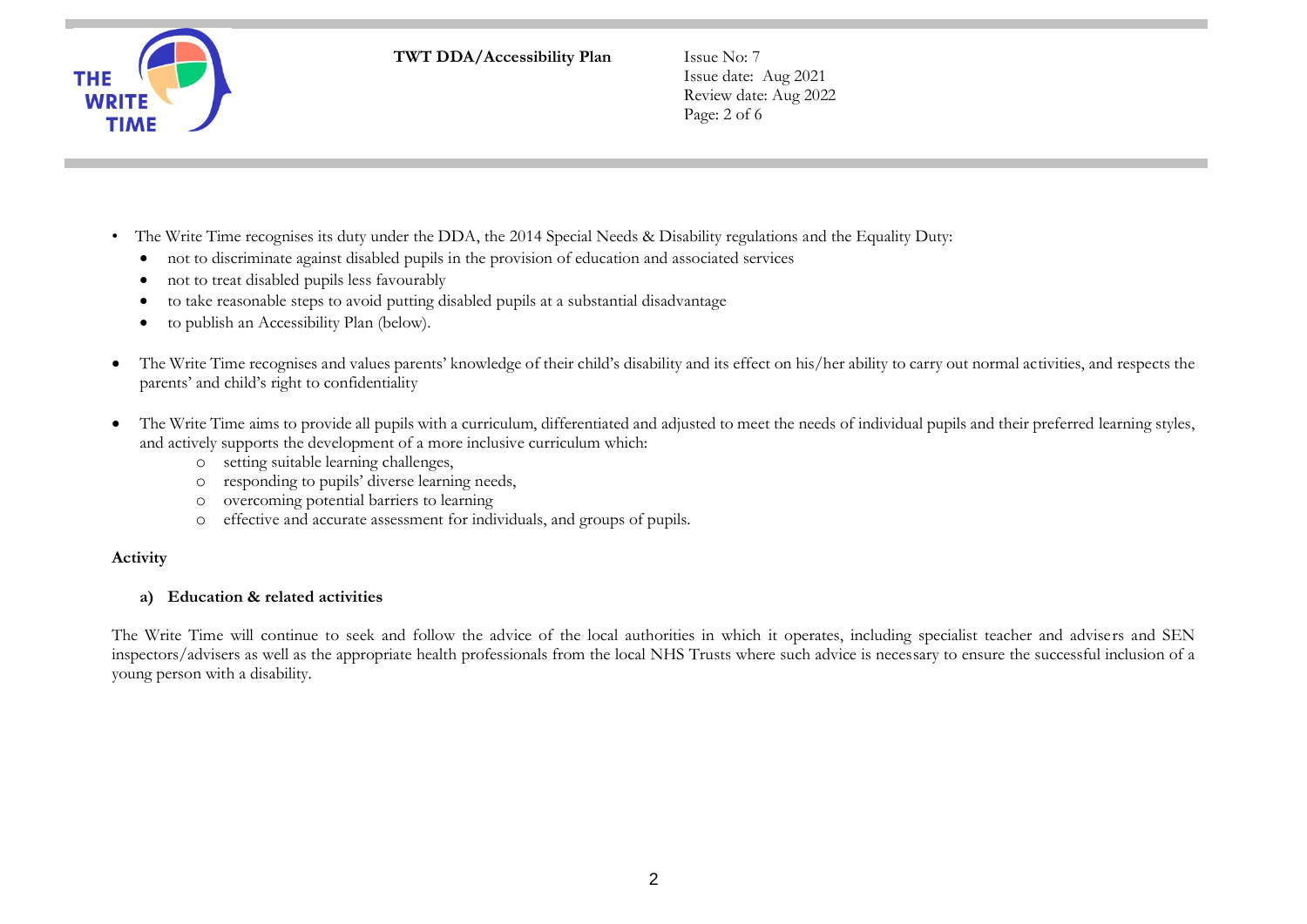

Issue date: Aug 2021 Review date: Aug 2022 Page: 3 of 6

## **b) Physical environment**

The Write Time will, wherever practicable and necessary and subject to the terms of building leases, take account of the needs of pupils and visitors with physical difficulties and sensory impairments when planning and undertaking future improvements and refurbishments of the site and premises, such as improved access, lighting, acoustic treatment and colour schemes, and more accessible facilities and fittings.

#### **c) Provision of information**

The Write Time will make itself aware of local services, including those provided through local authorities and the Learning and the Skills Council, for providing information in alternative formats when required or requested.

#### **Action Plan**

.

Where advised by the Health and Safety Manager, or via a Senior Manager's quality assurance visit, necessary actions will be determined by the by the Managing Director. These actions will be included into the Project Development Plan (see Quality Assurance policy)

#### **Linked** Policies

This plan will contribute to the review and revision of related policies, e.g.

- The Write Time development plan
- project development plans
- Quality assurance policy
- Equality, Diversity, and Inclusion policy
- Curriculum and delivery policies.

#### **Note**

This plan recognises that The Write Time premises have limitations in terms of access for physically impaired people. This is due to the type and nature of the property.

| T.<br>u Jeliver - |  |  |
|-------------------|--|--|
|                   |  |  |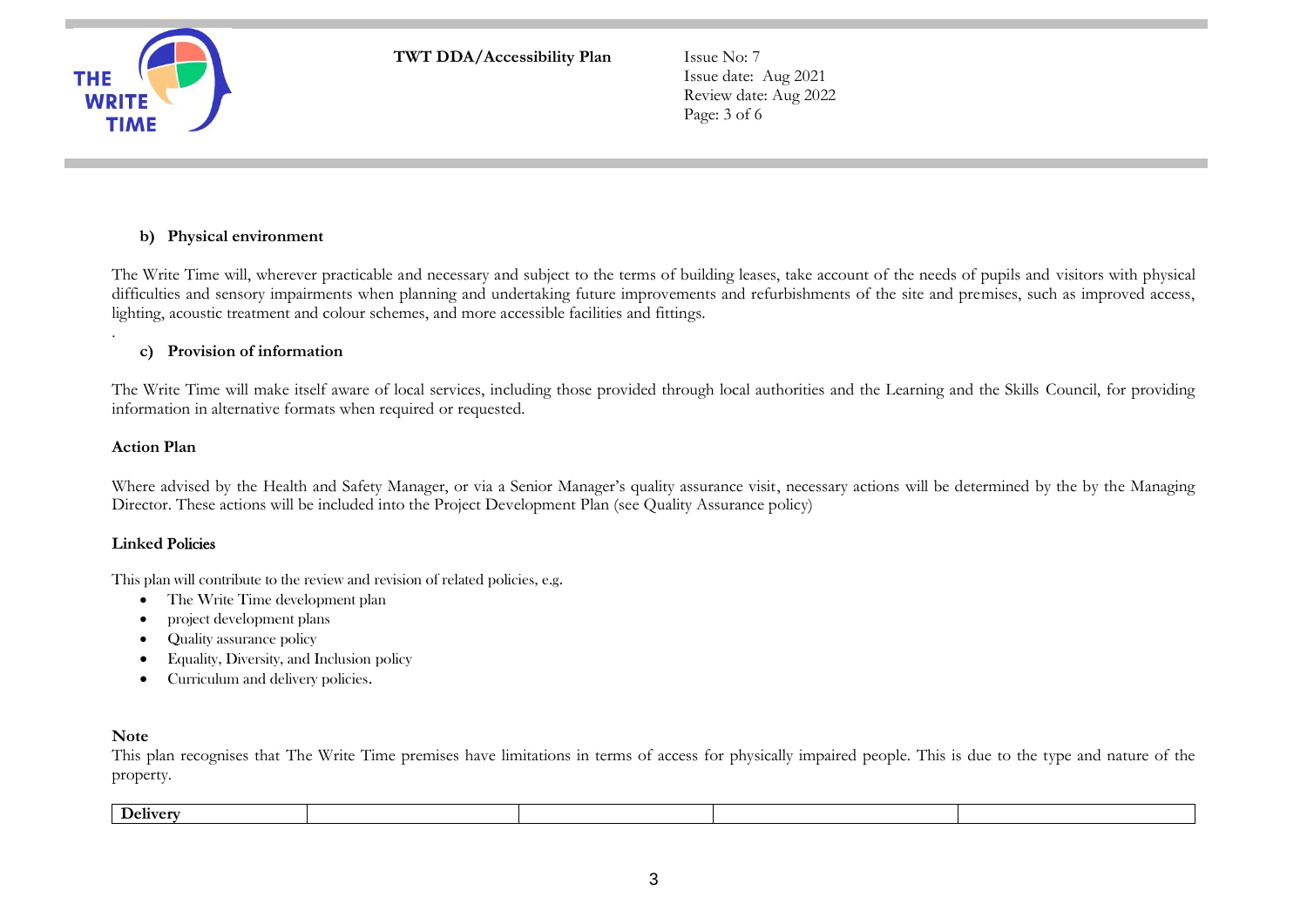

Issue date: Aug 2021 Review date: Aug 2022 Page: 4 of 6

| <b>Targets</b>                  | Strategy                      | <b>Outcome</b>               | Timeframe                           | Responsibility                |
|---------------------------------|-------------------------------|------------------------------|-------------------------------------|-------------------------------|
| All teaching/delivery staff     | Undertake an audit of staff   | All teachers are able to     | On-going staff development          | Headteacher/ Head of Quality, |
| to have training as             | training requirements         | more fully meet the          | needs identified through            | MD/Governance                 |
| appropriate on further          |                               | requirements of pupils       | individual staff performance plans  |                               |
| differentiating the             |                               | with specific learning       |                                     |                               |
| curriculum                      |                               | difficulties with regards to |                                     |                               |
|                                 |                               | accessing the curriculum     |                                     |                               |
| All out-of-school activities    | Review all off project        | All off project activities   | Full review of compliance of        | Headteacher/ Head of Quality, |
| are planned to ensure the       | provision to ensure           | will be conducted in an      | activities undertaken at the end of | <b>MD</b>                     |
| participation of the whole      | compliance with legislation   | inclusive environment        | the academic year, issues raised    |                               |
| range of pupils (including      |                               | with providers that          | and discussions to take place with  |                               |
| those with ESBD)                |                               | comply with all current      | providers                           |                               |
|                                 |                               | and future legislative       |                                     |                               |
|                                 |                               | requirements                 |                                     |                               |
| Teaching areas are              | Review and implement a        | Individual learning plans    | On-going - assesses via pupil       | Headteacher/ Head of Quality  |
| organised to promote the        | preferred layout of furniture | take into account the        | plans                               |                               |
| participation and               | and equipment to support      | learning preferences of      |                                     |                               |
| independence of all pupils      | individual learning styles    | young people                 |                                     |                               |
| Raising Awareness of            | Discuss perception of         | Increased awareness of       | First whole team DDA input          | MD/ All staff                 |
| <b>Disability Issues</b>        | issues with staff in team     | issues facing young people   | during planning sessions leading    |                               |
|                                 | meetings and at regional      | and staff with a barrier to  | to revised plan for projects and    |                               |
|                                 | planning - formal DDA         | learning                     | Operations area                     |                               |
|                                 | input annually                |                              |                                     |                               |
| Support for specific            | Establish protocols with      | Agreed procedure in place    | Protocol in place                   | Headteacher/ Head of Quality, |
| $disabilities - i.e. partially$ | Local Authorities with regard | with LA                      |                                     | MD                            |
| sighted, hearing impaired       | to specific support for       |                              |                                     |                               |
|                                 | pupils.                       |                              |                                     |                               |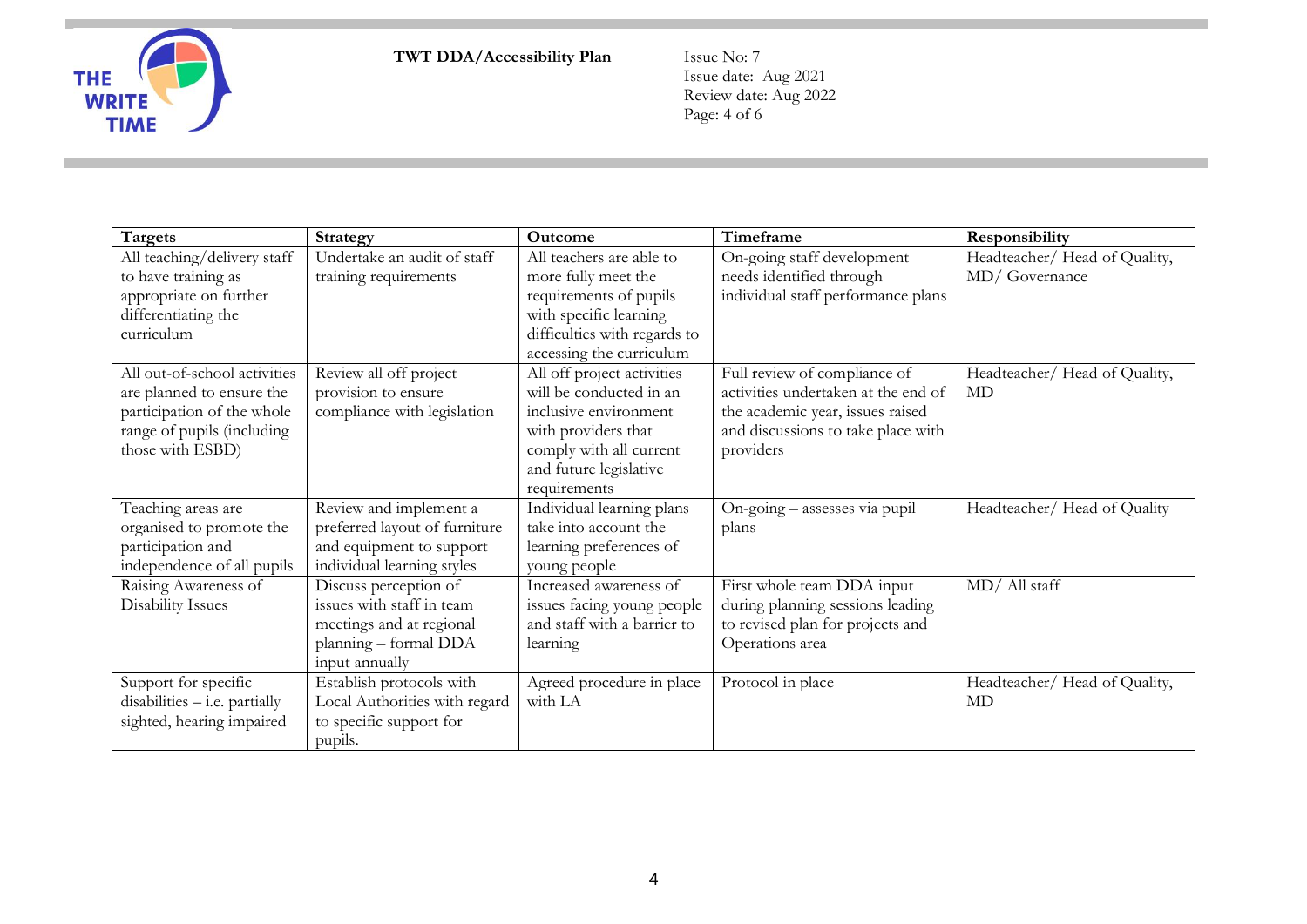

Issue date: Aug 2021 Review date: Aug 2022 Page: 5 of 6

| <b>Accessibility</b>         |                                 |                                |                              |                               |
|------------------------------|---------------------------------|--------------------------------|------------------------------|-------------------------------|
| <b>Targets</b>               | Strategy                        | Outcome                        | Timeframe                    | Responsibility                |
| Provision for people with    | Procedure for all students      | Plan in place for changing     | On-going                     | Headteacher/ Head of Quality/ |
| a disability to access       | with physical disability to     | delivery centre of             |                              | MD                            |
| education                    | receive education. This         | curriculum to specific         |                              |                               |
|                              | includes all examinations and   | groups where necessary to      |                              |                               |
|                              | assessments, both public and    | ensure access                  |                              |                               |
|                              | TWT internals.                  |                                |                              |                               |
| Full access to whole TWT     | Dedicated school-site lift      | Provide training to school     | Autumn term 2021/22 academic | Headteacher/ Head of Quality/ |
| site for those with physical | exclusively for use by          | administration on use of       | year                         | MD                            |
| disabilities and those who   | students/visitors who           | lift facilities and assistance |                              |                               |
| are partially sighted        | require access to it due to     | that may be required.          |                              |                               |
|                              | disability. Lift to include     |                                |                              |                               |
|                              | braille signage/ instructions.  | Whole site is ramp             |                              |                               |
|                              | Key for lift to be kept at      | accessible (for wheelchair     |                              |                               |
|                              | school reception to ensure      | users) from external entry     |                              |                               |
|                              | only those who need access      | points (through side           |                              |                               |
|                              | to the lift have full access to | entrance)                      |                              |                               |
|                              | the lift at all times.          |                                |                              |                               |
| <b>Emergency Evacuation</b>  | Provide Evac Chair for          | Provide training to staff      | Autumn term 2021/22 academic |                               |
| procedure in place for       | emergency evacuation of         | on safe use of Evac Chair      | year                         |                               |
| those onsite with physical   | people who require it -         |                                |                              |                               |
| disabilities                 | providing safe exit of          |                                |                              |                               |
|                              | building in the event of an     |                                |                              |                               |
|                              | emergency/lift being            |                                |                              |                               |
|                              | defective                       |                                |                              |                               |
| Disabled access to WC        | Provide disabled access WC      | Full disability accessible     | In place                     | Head of Quality/ MD           |
| facilities                   | facilities on ground floor      | WC facilities located on       |                              |                               |
|                              |                                 | ground floor of school         |                              |                               |
|                              |                                 | building                       |                              |                               |